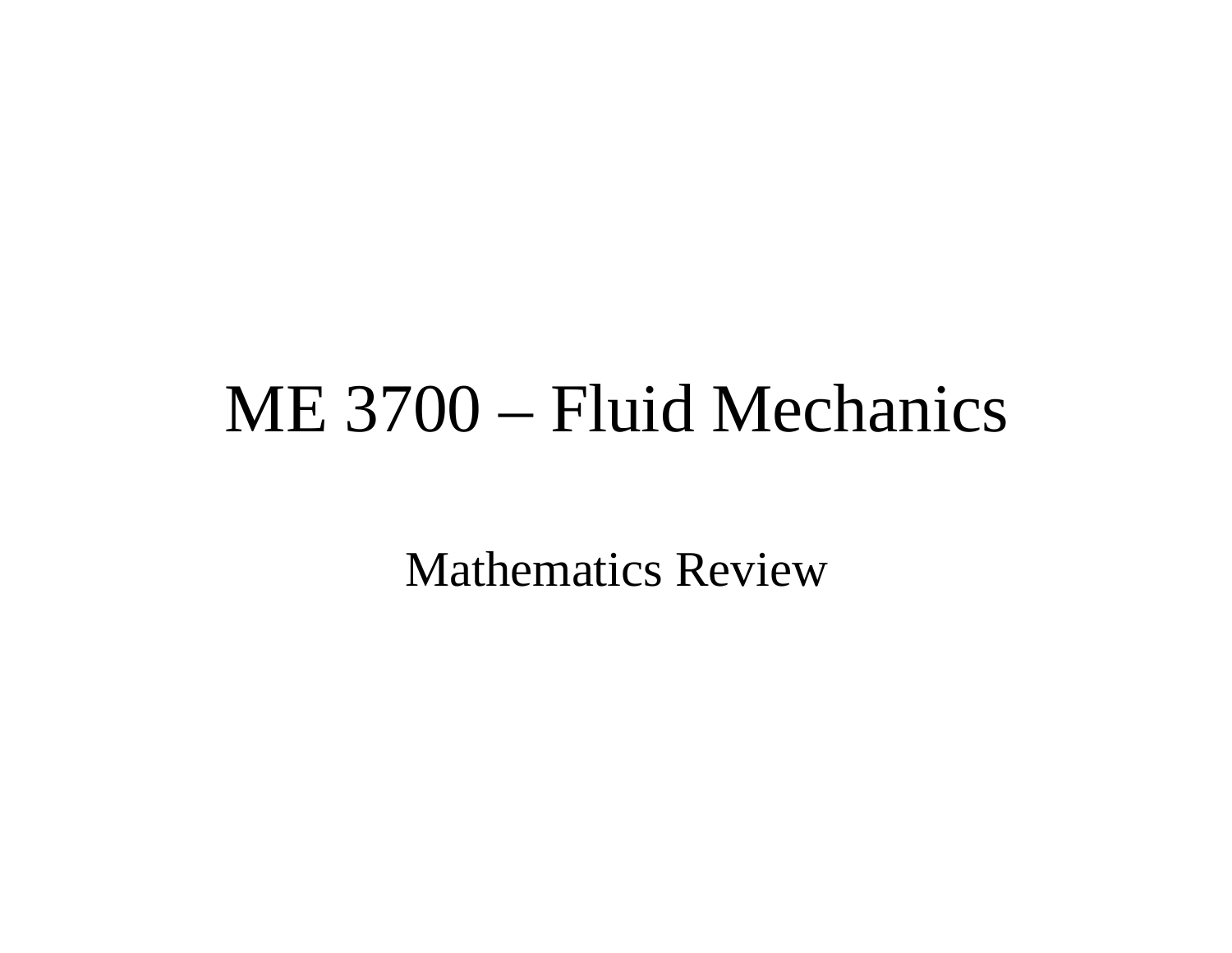

1. Dot Product

 $A \bullet B = A_x B_x + A_y B_y + A_z B_z = AB \cos \theta$ 

2. Cross Product

$$
A \times B = (A_y B_z - A_z B_y)\hat{i} + (A_z B_x - A_x B_z)\hat{j} + (A_x B_y - A_y B_x)\hat{k}
$$
  

$$
|A \times B| = AB \sin \theta
$$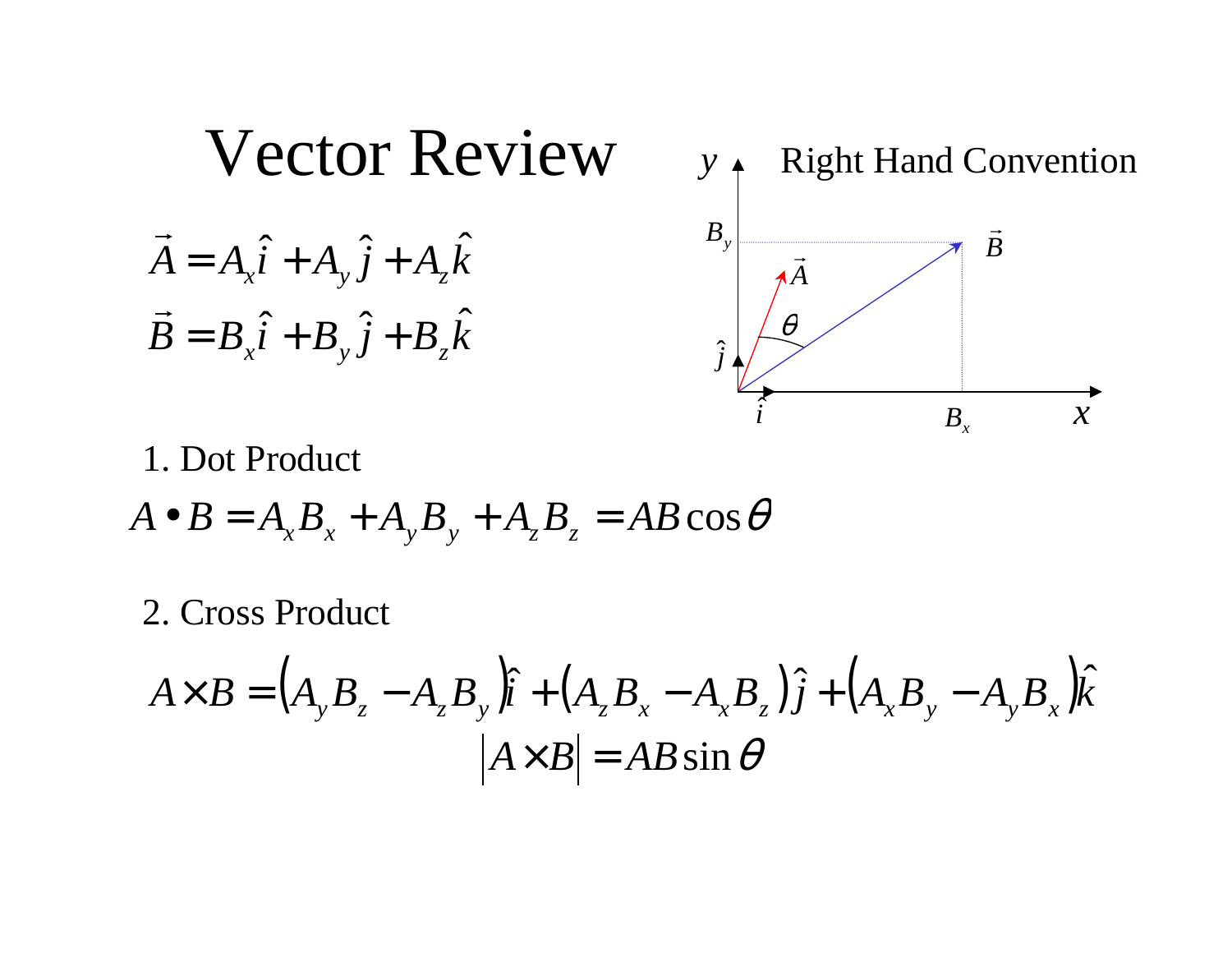## Integral Calculus Review

1. Gauss Theorem – Divergence theorem

$$
\int_{\forall} \nabla \cdot \vec{A} d\vec{\nabla} = \int_{S} (\hat{n} \cdot \vec{A}) dS
$$
\n
$$
\iiint_{\forall} \nabla \cdot \vec{A} d\vec{\nabla} = \iint_{S} (\hat{n} \cdot \vec{A}) dS
$$
\n
$$
\text{Divergence of A in}
$$
\nThe volume V\n
$$
\text{The volume V}
$$
\n
$$
\text{Divergence of A in}
$$
\n
$$
\text{Divergence of A in}
$$
\n
$$
\text{Divergence of A in}
$$
\n
$$
\text{Divergence of A in}
$$
\n
$$
\text{Divergence of A in}
$$
\n
$$
\text{Divergence of A in}
$$
\n
$$
\text{Divergence of A in}
$$
\n
$$
\text{Divergence of A in}
$$

*S*

 $\hat{n}$ 

*dS*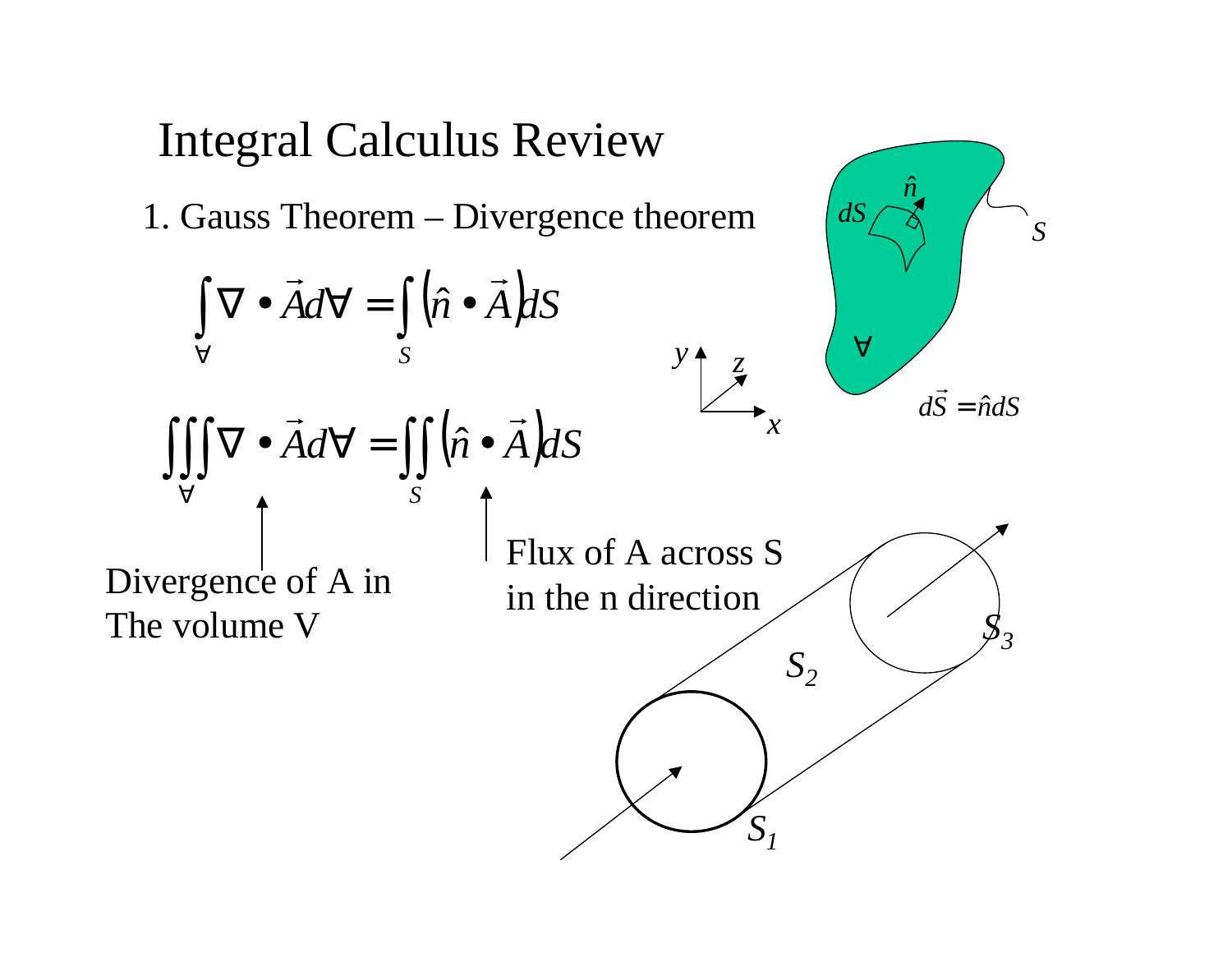### Integral Review

2. Leibnitz Rule

$$
\int_{\forall} \frac{\partial}{\partial t} F d\forall = \frac{\partial}{\partial t} \int_{\forall} F d\forall
$$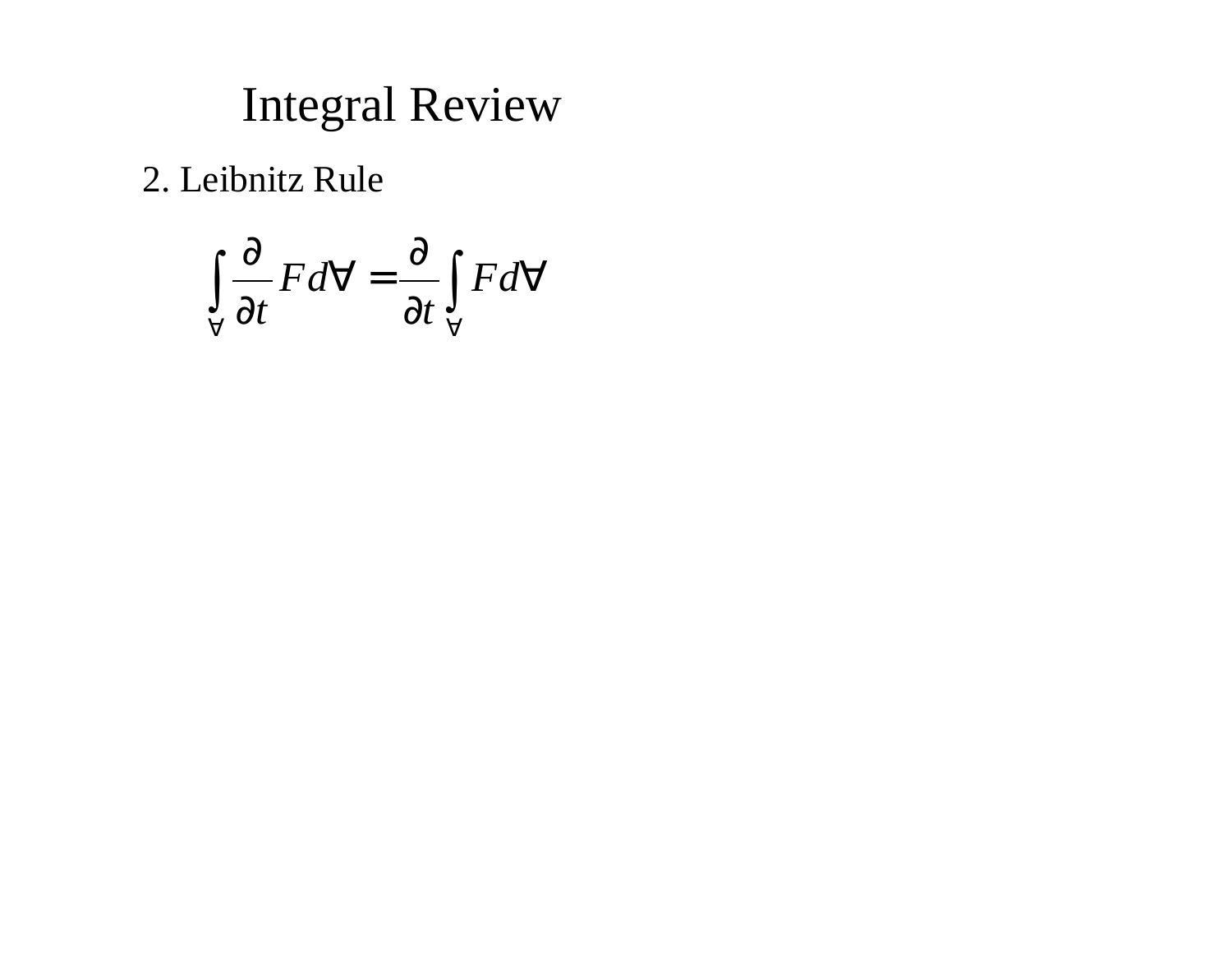### Differential Calculus Review

*k z j y i x*ˆˆˆ∂ ∂  $\overline{\partial v}^{\,J\,+}$ ∂  $\overline{\partial x}^{l}$  + ∂  $\nabla =$ 1. Gradient Operator



Gradient of a Scalar (i.e., density, temperature,etc)

$$
\nabla \phi = \frac{\partial \phi}{\partial x} \hat{i} + \frac{\partial \phi}{\partial y} \hat{j} + \frac{\partial \phi}{\partial z} \hat{k}
$$

2. Divergence

$$
\nabla \bullet \vec{A} = \frac{\partial A_x}{\partial x} + \frac{\partial A_y}{\partial y} + \frac{\partial A_z}{\partial z}
$$

3. Curl

$$
\nabla \times \vec{A} = \left(\frac{\partial A_z}{\partial y} - \frac{\partial A_y}{\partial z}\right)\hat{i} + \left(\frac{\partial A_x}{\partial z} - \frac{\partial A_z}{\partial x}\right)\hat{j} + \left(\frac{\partial A_y}{\partial x} - \frac{\partial A_x}{\partial y}\right)\hat{k}
$$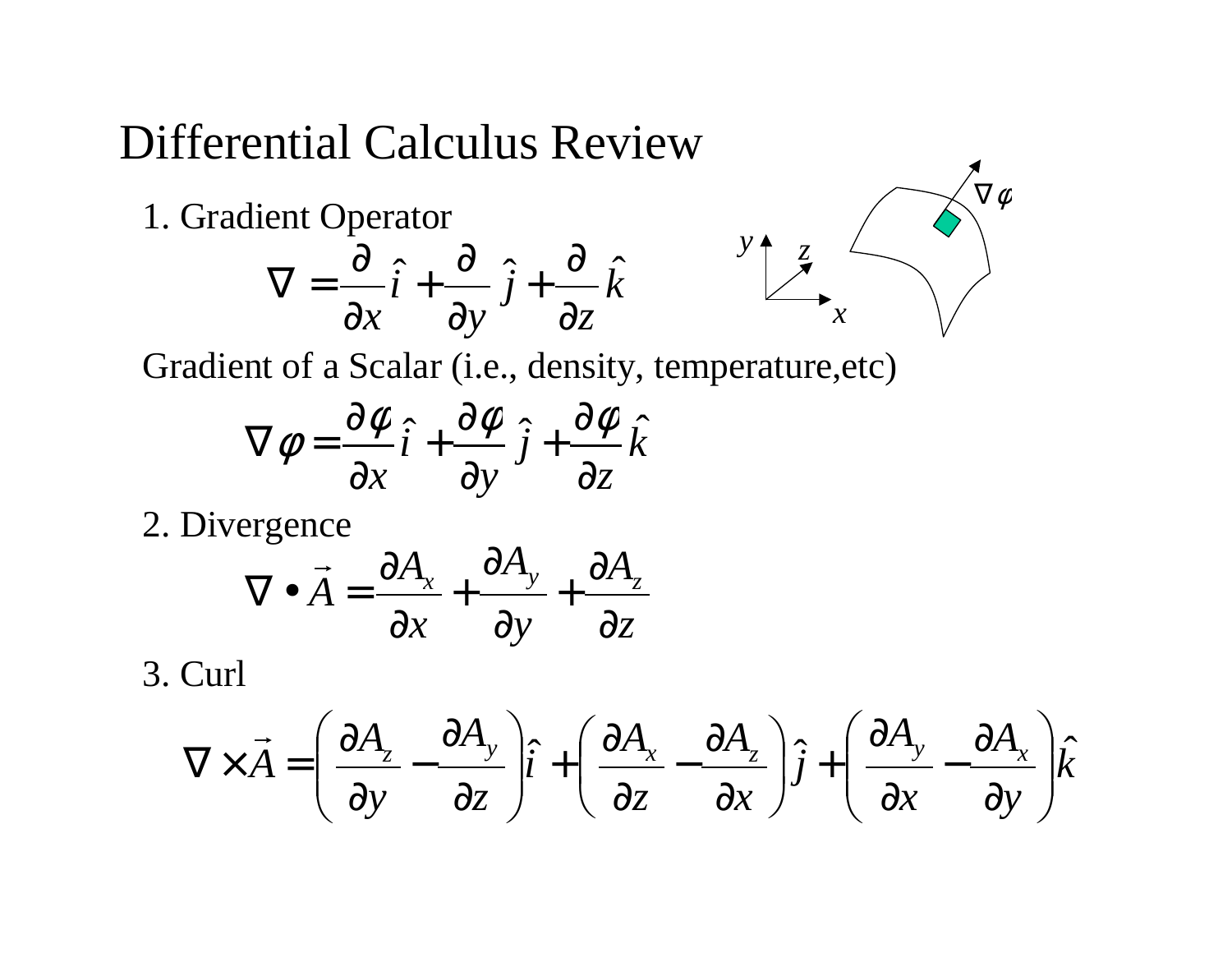### Differential Calculus Review

4. Laplacian -

$$
\nabla^2 \phi = \nabla \bullet \nabla \phi = \frac{\partial^2 \phi}{\partial x^2} + \frac{\partial^2 \phi}{\partial y^2} + \frac{\partial^2 \phi}{\partial z^2}
$$

5. Total Differential

$$
d\vec{V} = \frac{\partial \vec{V}}{\partial x} dx + \frac{\partial \vec{V}}{\partial y} dy + \frac{\partial \vec{V}}{\partial z} dz
$$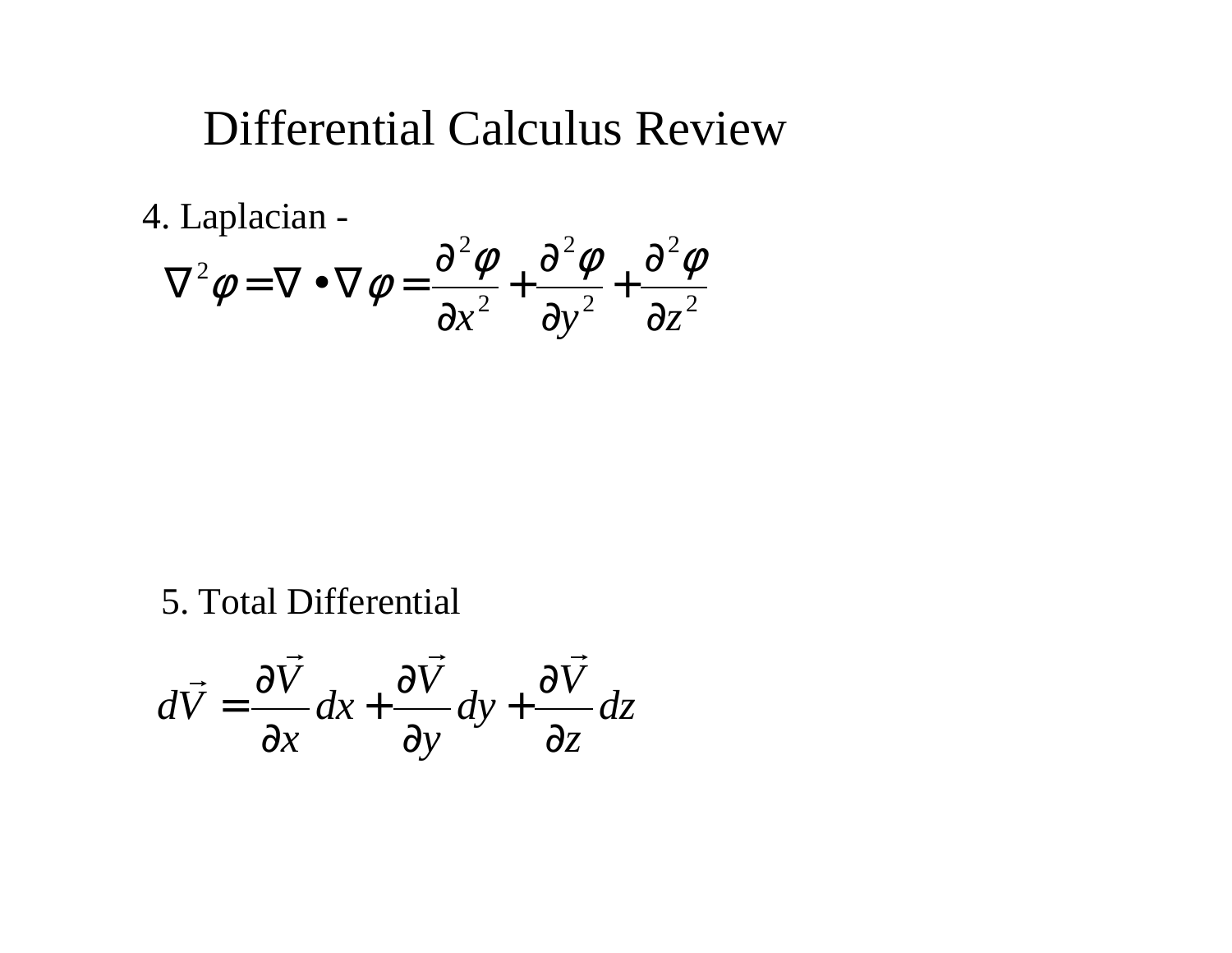#### **Error Propagation- Functions of more than one variable**

Apply Taylor Series to functions of multiple variables, I.e., *f(x,y,z)*

$$
f(x_{i+1}, y_{i+1}, z_{i+1}) = f(x_i, y_i, z_i) + \frac{\partial f}{\partial x}\bigg|_{i}(x_{i+1} - x_i) + \frac{\partial f}{\partial y}\bigg|_{i}(y_{i+1} - y_i) + \frac{\partial f}{\partial z}\bigg|_{i}(z_{i+1} - z_i) + H.O.T.
$$

Neglecting 2nd order and higher terms, the error in *f* is:

$$
\Delta f(\widetilde{x}, \widetilde{y}, \widetilde{z}) = \left| \frac{\partial f}{\partial x} \right| \Delta \widetilde{x} + \left| \frac{\partial f}{\partial y} \right| \Delta \widetilde{y} + \left| \frac{\partial f}{\partial z} \right| \Delta \widetilde{z}
$$

Where  $\Delta \tilde{x} \Delta \tilde{y} \Delta \tilde{z}$  are estimates of the error in *x*, *y* and *z* 

In general, 1st order approximation of the error in *f* is:

$$
\Delta f(\widetilde{x}_1, \widetilde{x}_2, \widetilde{x}_3, \dots, \widetilde{x}_n) = \left| \frac{\partial f}{\partial x_1} \right| \Delta \widetilde{x}_1 + \left| \frac{\partial f}{\partial x_2} \right| \Delta \widetilde{x}_2 + \left| \frac{\partial f}{\partial x_3} \right| \Delta \widetilde{x}_3 + \dots + \left| \frac{\partial f}{\partial x_n} \right| \Delta \widetilde{x}_n
$$